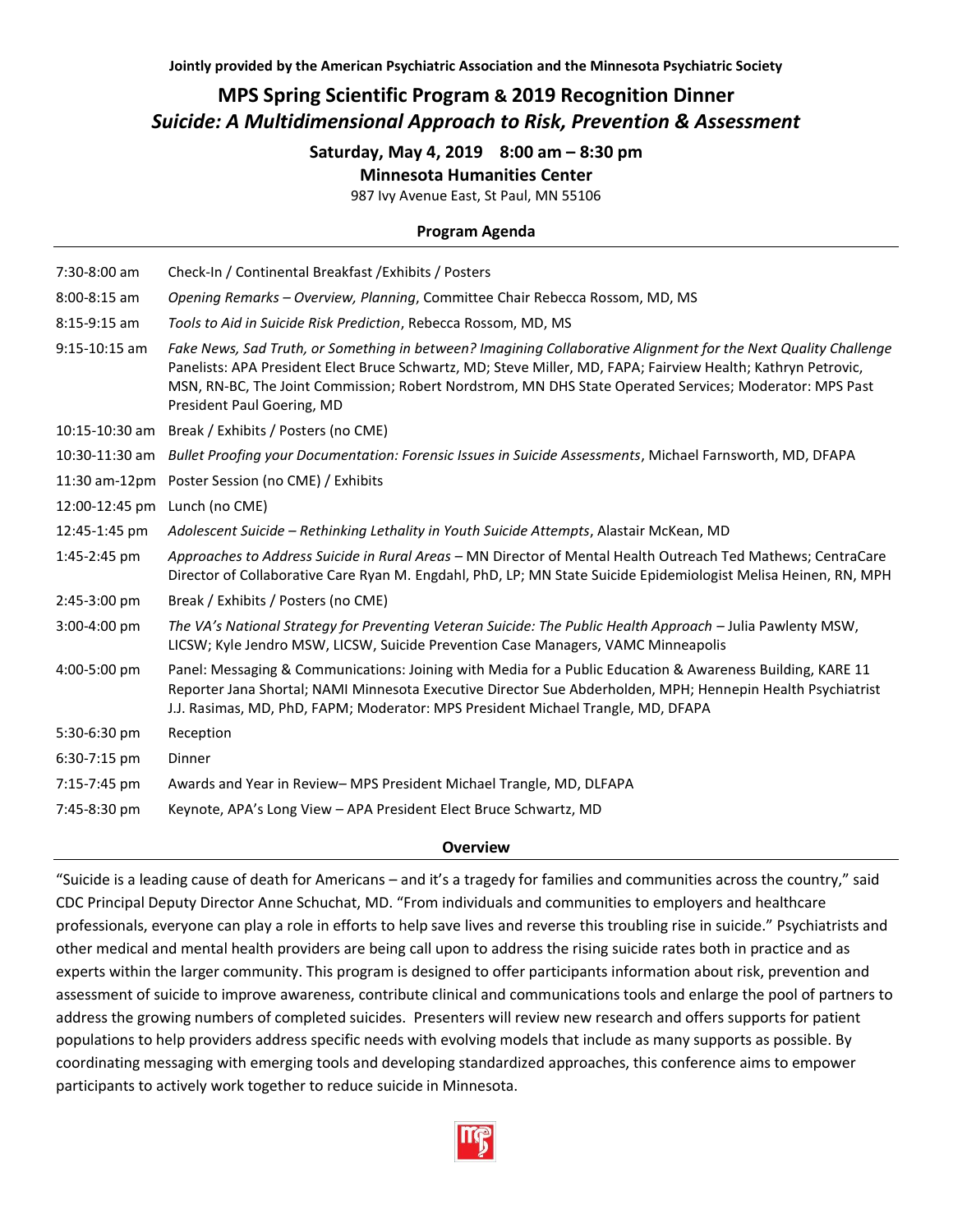At the end of the educational activity, the learner will be able to:

- Learners will review program agenda and list overall learning objectives.
- Become familiar with suicide assessment tools
- Learn about predictive tools for suicide and their potential applications
- Review suicide data that prompted the regulatory response
- Examine current JACHO / CMS surveyor standards
- Describe JACHO and CMS regulatory requirements
- Discuss implementation considerations and barriers
- Discuss impact on access to care
- Review elements of Malpractice as they relate to suicide management
- Identify community and legal expectations of psychiatry in suicide prevention
- Address issues of "foreseeability" and Suicide prediction and prevention
- Use of clinical tools for suicide detection and statistical limitations of prediction
- Identify weakness of current documentation practices and "best practice" strategies for Bulletproofing documentation to minimize accusations of medical malpractice in psychiatric care of suicidal patients
- Briefly review the current state of suicide research in youth
- Examine findings from a cohort of youth followed from their first suicide attempt coming to medical attention over a period of 25 years
- Consider the implications of these epidemiological findings for present management and future work with suicidal youth
- Review data regarding rural suicides
- Discuss effective approaches to support rural communities
- Understand critical need, and consider ways to respond
- Describe Zero Suicide Academy goals
- Understand the scope of Veteran Suicide
- Identify the key components of the VA Public Health Approach
- Identify the systemic approach used by the CDC
- Know what resources to connect/refer veterans to who are needing treatment
- Discuss effective public health approaches to address military suicides
- Understand critical need, and consider ways to support the VA response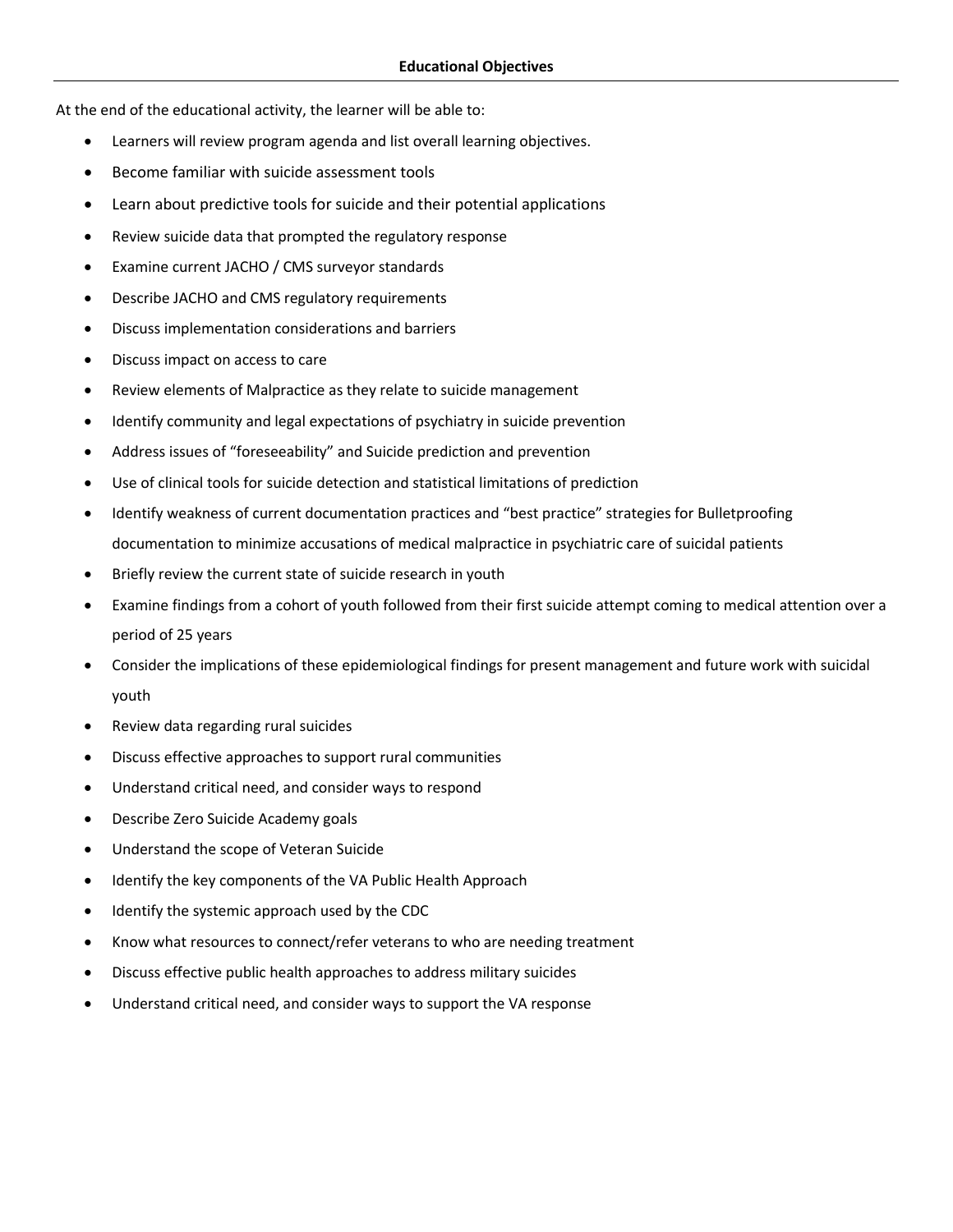#### **Who Should Attend**

This educational activity is intended for psychiatrists, primary care physicians, emergency physicians, psychologists, social workers, physician assistants, registered nurses, advance practice nurses, compliance officers and clinic administrators. All mental health professionals and general health professionals are welcome, including students and residents.

# **Accreditation**

This activity has been planned and implemented in accordance with the accreditation requirements and policies of the Accreditation Council for Continuing Medical Education through the joint providership of the American Psychiatric Association (APA) and Minnesota Psychiatric Society. The APA is accredited by the ACCME to provide continuing medical education for physicians.

#### **Designation**

The APA designates this live activity for a maximum of 7.75 *AMA PRA Category 1 Credits™.* Physicians should claim only the credit commensurate with the extent of their participation in the activity.

# **Physician CME Certificates**

At the conclusion of the conference, physician participants will be provided with an opportunity to claim hours of participation and receive an official CME certificate by completing the online CME conference evaluation.

- 1. Go to<http://apapsy.ch/MN-risk>
- 2. Click "Access Activity" and log in with your APA username and password or create a new account.
- 3. Enter the Group ID MN191 on the Purchase page and click "Submit" to proceed to the evaluation and certificate. Select "AMA PRA Category 1 Physician" as your certificate type.

You must claim your CME credit within 60 days of the conference. Certificates will not be issued after July 4, 2019. For customer support, please email [apalms@psych.org.](mailto:apalms@psych.org)

# **Certificate of Attendance for Non-Physicians**

Non-physician participants will have the opportunity to receive a certificate of attendance. At the conclusion of the conference, participants should complete the online conference evaluation at<http://apapsy.ch/MN-risk> in order to print a certificate of attendance. Follow the instructions above, but select "Certificate of Participation" as your certificate type.

#### **Exhibitors**

GeneSight

Gundersen Health

Minnesota Health Community Foundation & Fast-TrackerMN

Professional Risk Management Services